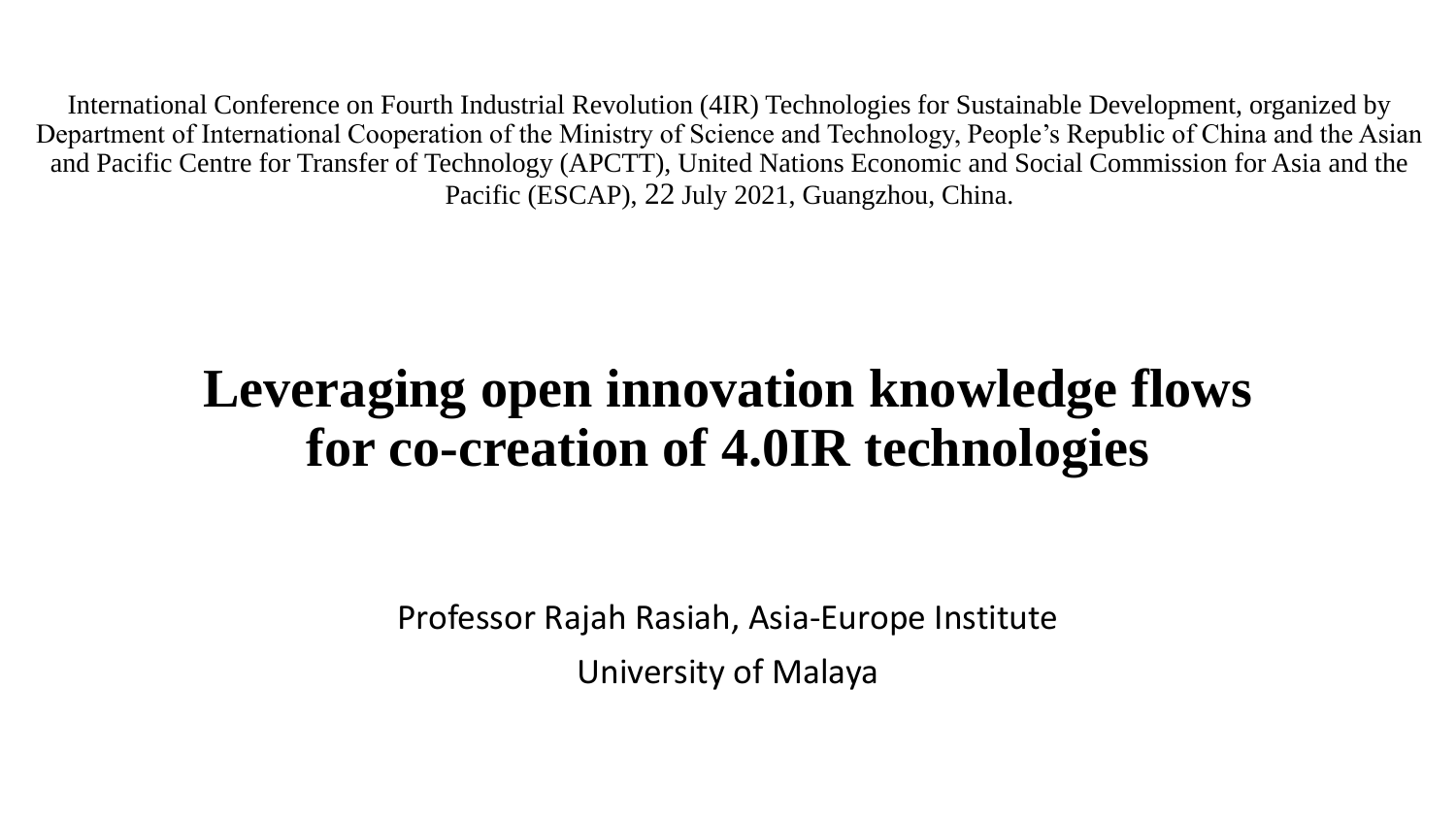# **1. Key points**

- The critical convergence of open innovation framework, Industry 4.0 technologies, sustainable development practices, and the ecosystem essential to drive intra-national and international economic and social synergies
- Transtion from quadruple helix to absorb open innovation principles distinction between private and public goods and services.
- Striking a balance between material progress, and public goods, and public utilities
- The role of intermediary organizations in the ecosystem to promote economic and social synergies - basic infrastructure, STI infrastructure, international integration, and connections and coordination between them and firms.
- Potential and promotion of R&D inclusive of IR4.0 technologies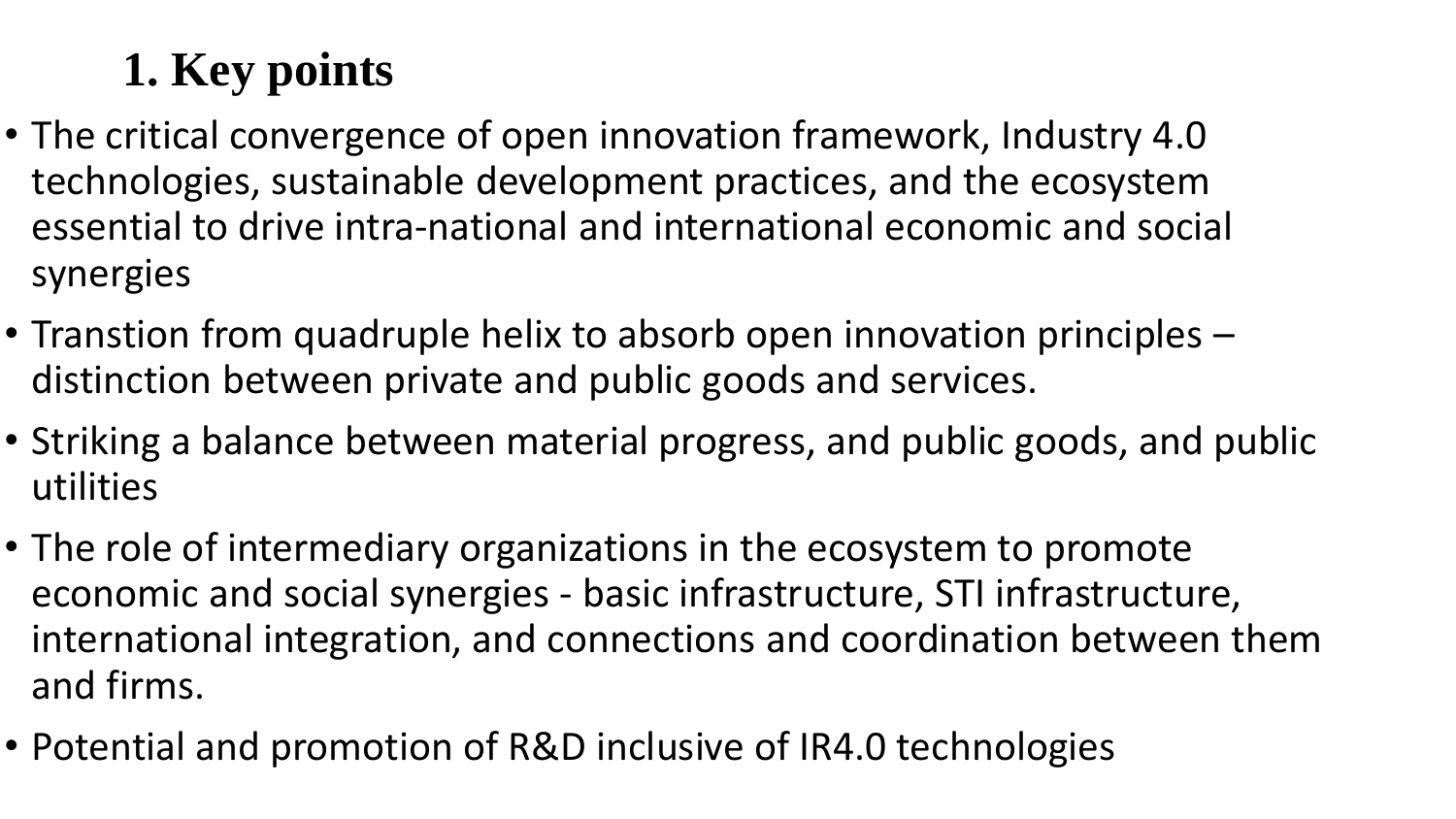### **2. Towards an Open Innovation Model**

- Governance framework to stimulate economic upgrading (Figure 1)
- Institutions formal and informal blend of economic and social influences
- Incremental and radical innovations
- Adaptive learning and innovation
- Coevolution of technologies
- Latecomers and First movers
- The Quadruple Helix
- Governance of IPRs in Open Innovation Systems
	- Public goods (publicly held patents for societal benefit)
	- Public utilities (publicly regulated ownership to ensure supply clears needs rather than demand only)
	- Normal goods (privately governed patents but with safety and security measures)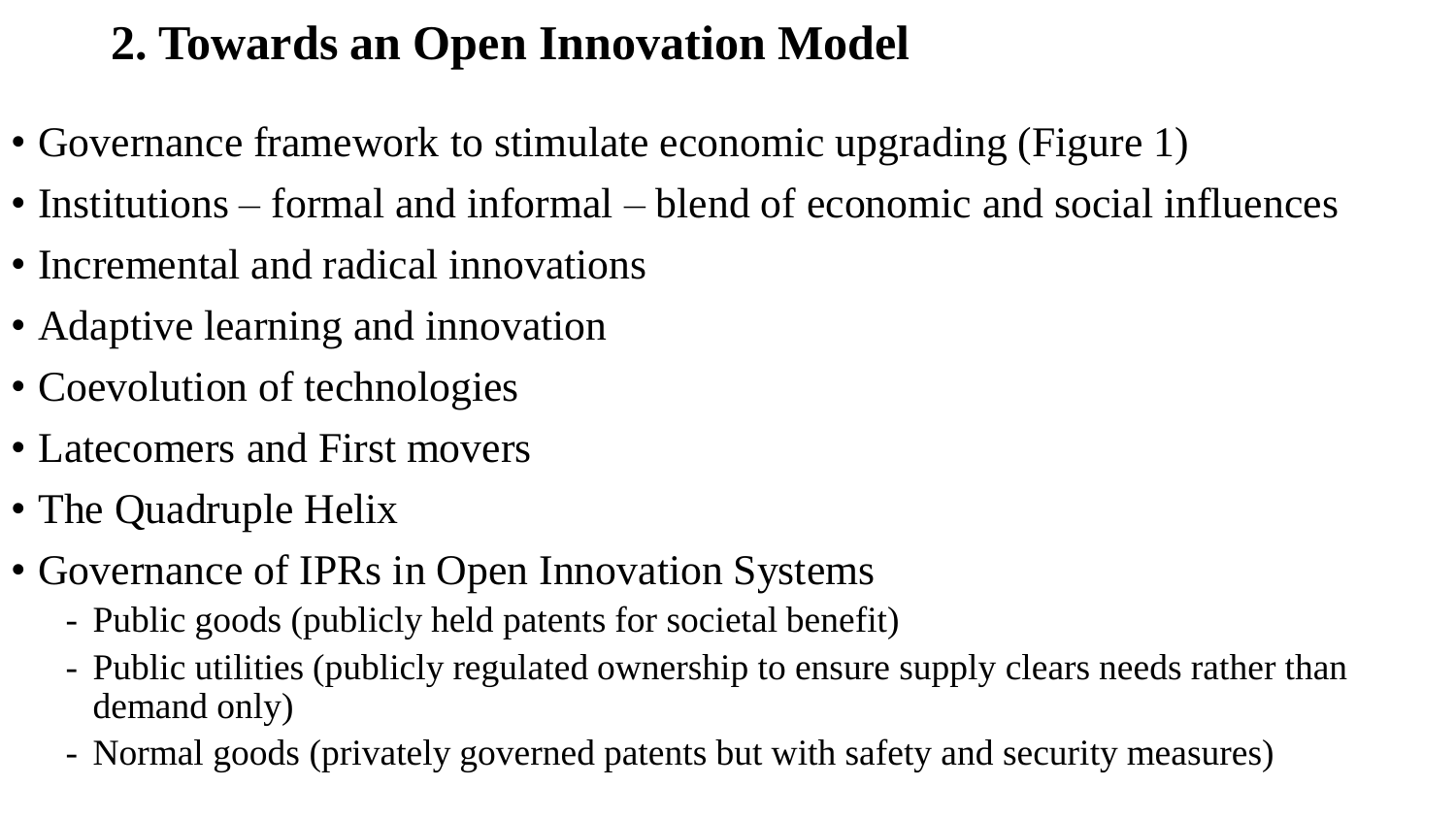#### **Figure 1: Open System of Innovations**

**Institutional change driven by Monetary, Fiscal, and Technology policies**

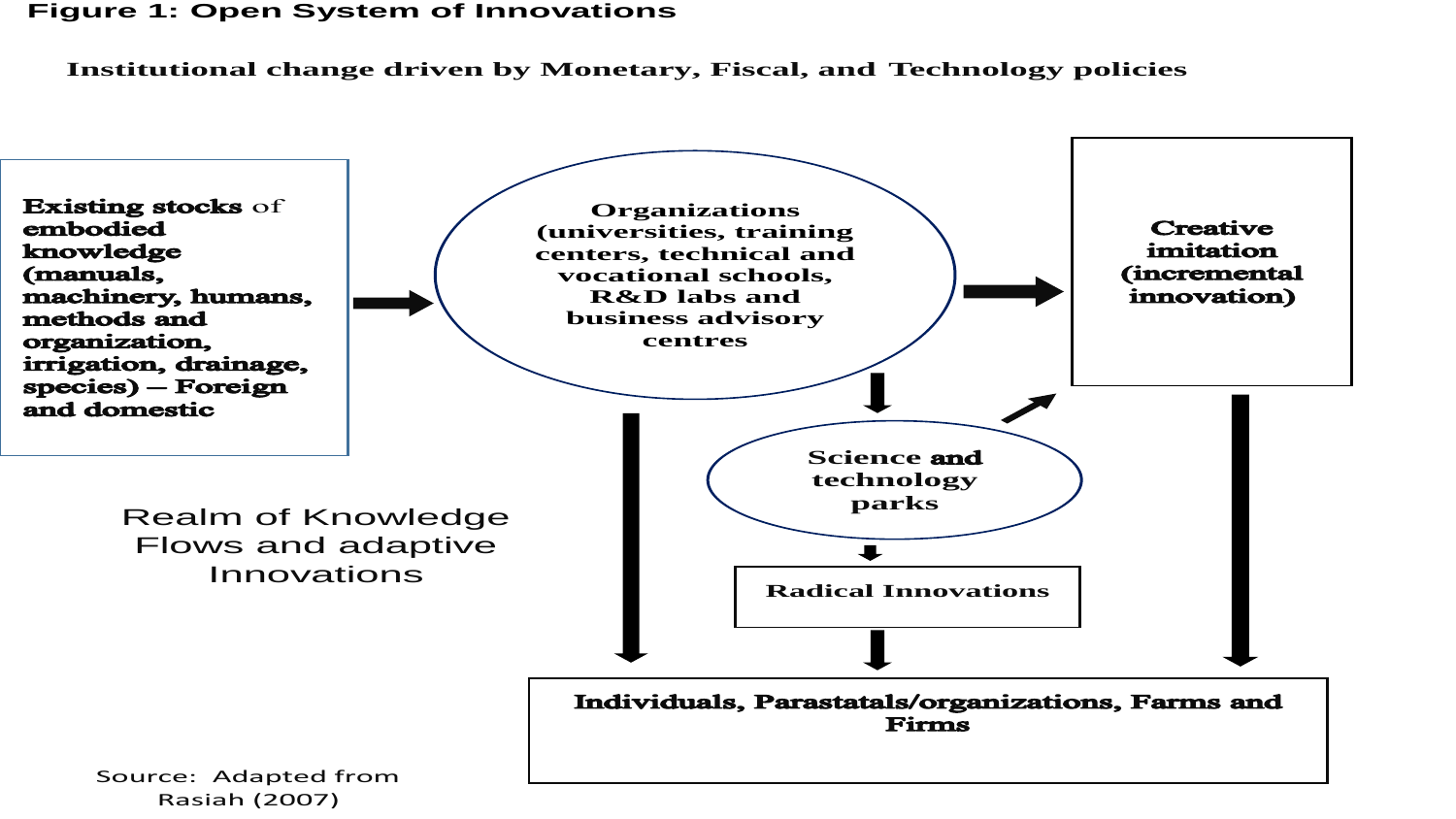## **3. The Systemic Quad to Strengthen the Ecosystem**

- The propellants of economic and social synergies in particular geographical spaces is best captured by focusing on the following four systemic pillars (Figure 2):
- Basic infrastructure

- All essential services that constitute public utilities, such as transport, telecommunications, healthcare, basic education, power, and water.

#### • STI infrastructure

- Infrastructure that produces public goods that are non-excludable and non-rivalrous, such as knowledge, environment, and security. The infrastructure involved for knowledge upgrading – embodied and disembodied – include science parks, incubators in them, research universities, testing centres, skills development centres, broadband infrastructure to support digitalization (and sp̃read of ÍR4.0 technolȯ̀gies), and standards organizations

#### • Network cohesion

- Connectivity and coordination between individuals, firms, and parastatals with each other and basic infrastructure, STI infrastructure, and global actors.

### • global integration

- Integration with global suppliers and buyers, knowledge networks, and logistic firms.,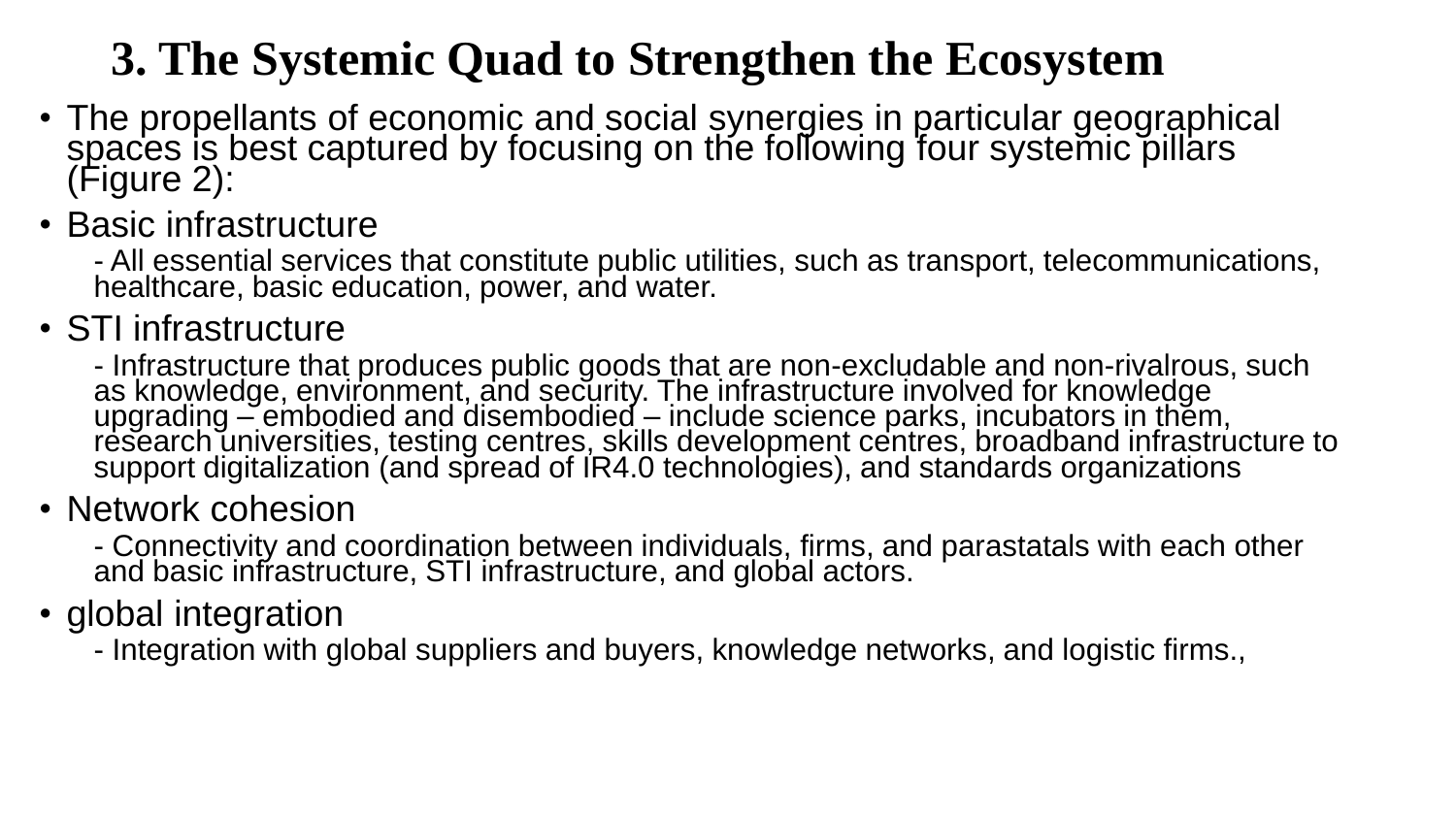

Source: Adapted from Rasiah (2007)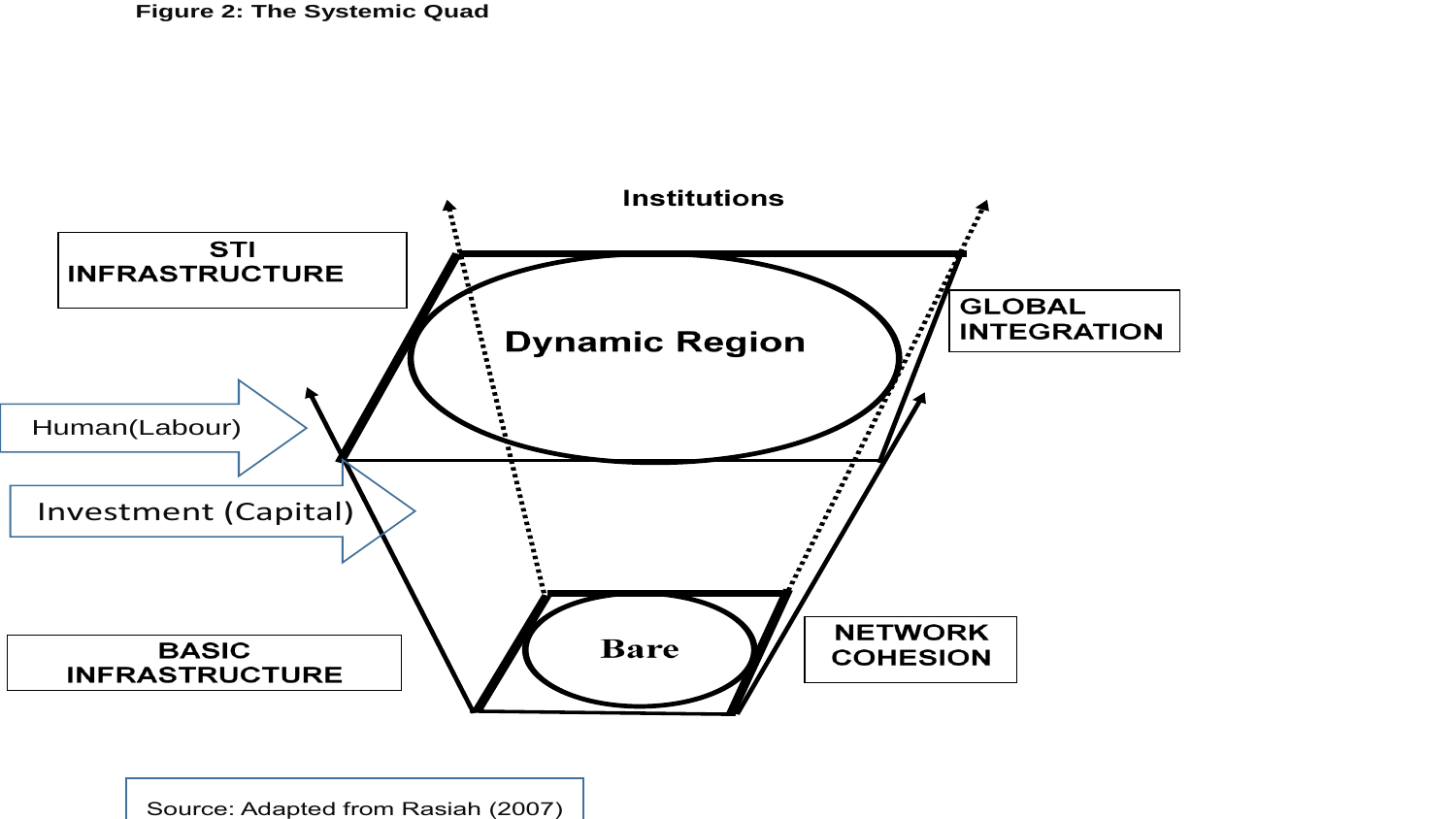# **4. R&D Synergies and IR 4.0 Technologies**

- Digital infrastructure and IR4.0 to synergize R&D and innovations (Figure 3)
- Artificial intelligence transferred to robots and drones to raise spread, speed, accuracy, and autonomous control through merging virtual reality and augmented reality.
- Critical infrastructure instruments required: digital infrastructure, internet of things, cloud computing, big data analytics, 3D printing, and blockchain technologies
- Inter-sectoral spread
	- Increased cross-migration of adapted technologies inter-sectorally
	- Inter-sectoral specializations
- Between mass production and mass-customization
	- Economies of scale and scope
	- Scale-based uniform specialization to scope-based customised specialization that is aggregated to provide the scale
- Smart schools and life-long learning
	- From directed to participative (inclusive) learning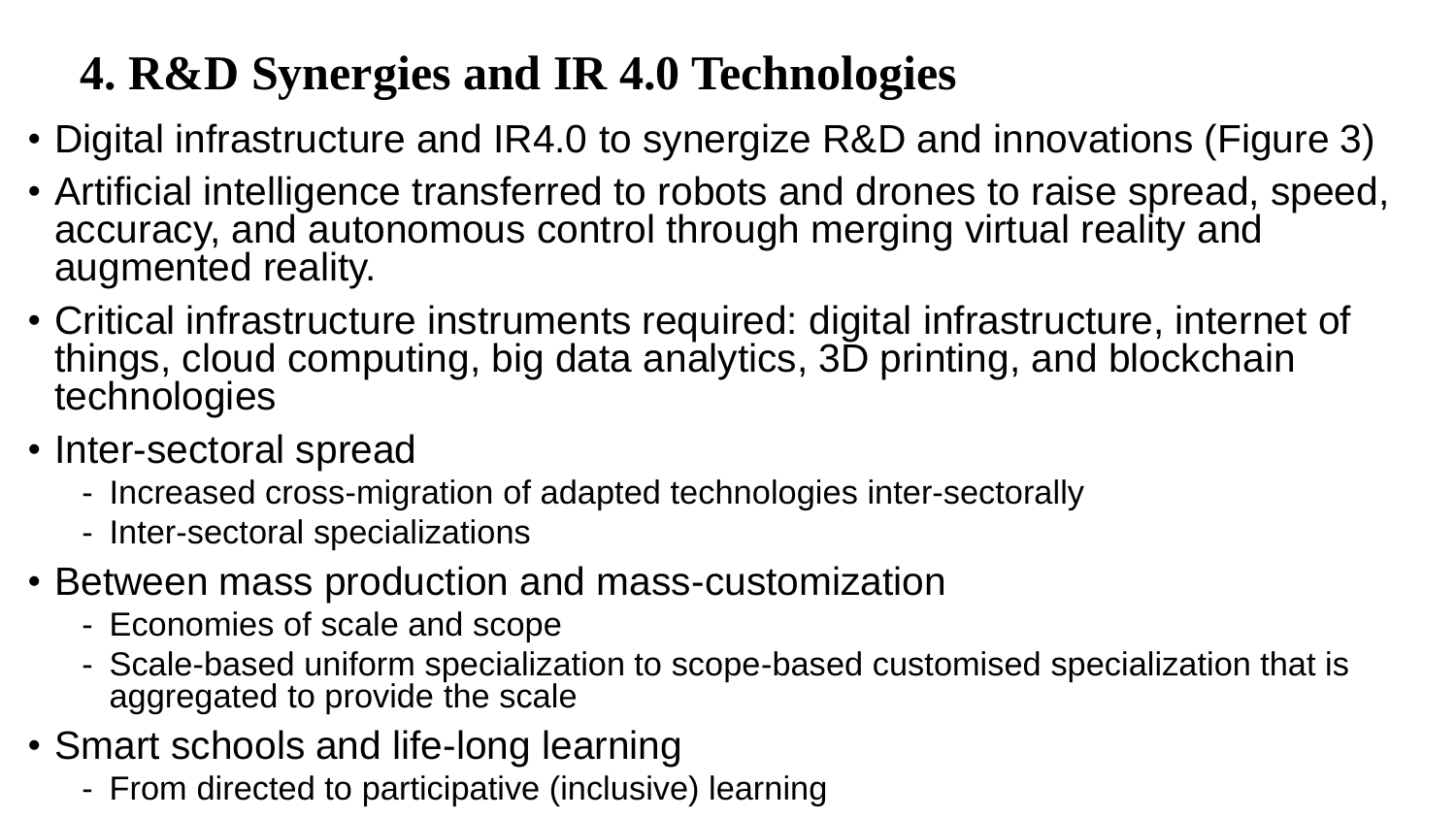

**STI Infrastructure [incubators in Science parks; research labs; standards organizations; research universities; 4IR centres; specialized training]**